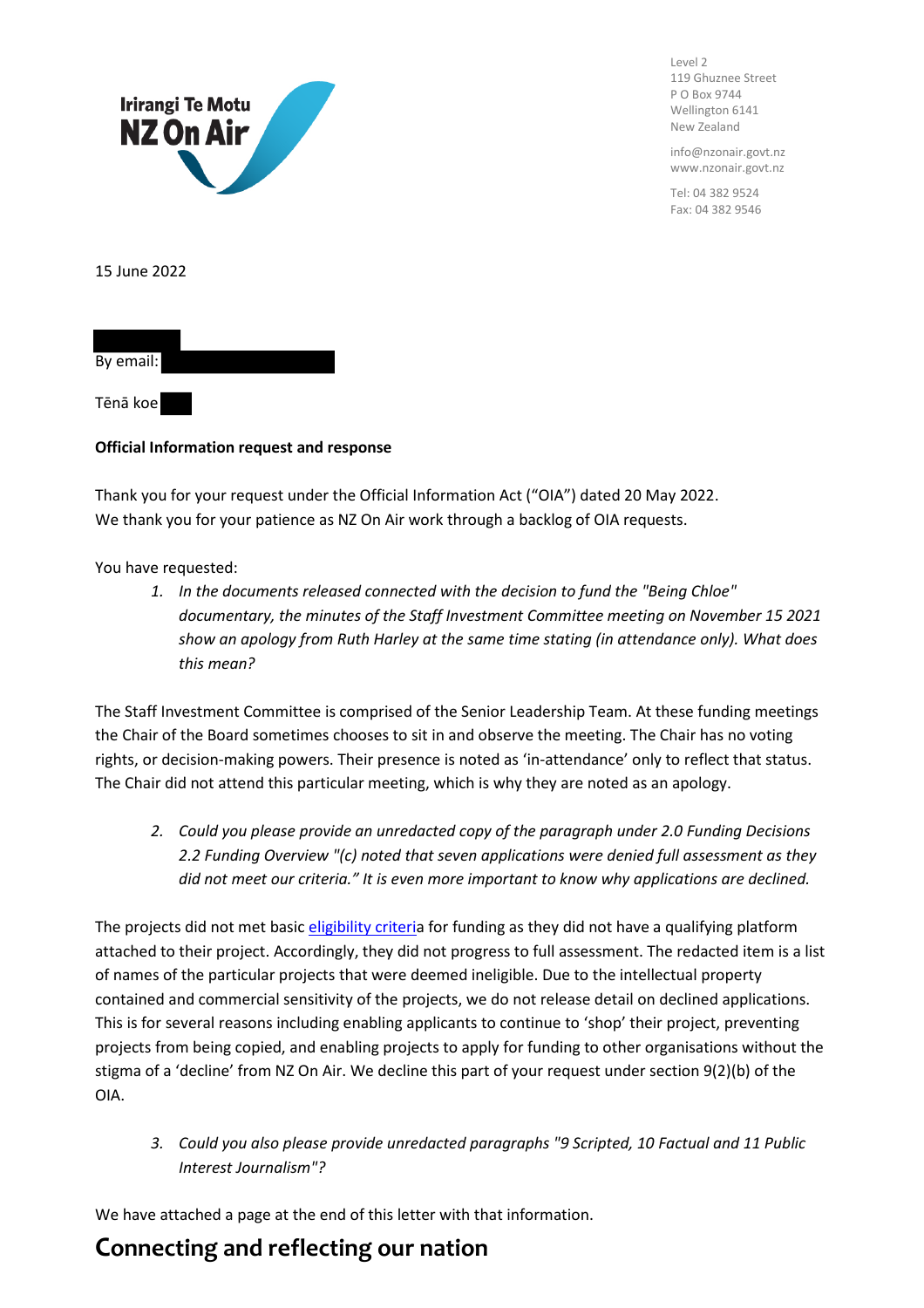For your information, funding provided by NZ On Air for all successful projects is [searchable](https://www.nzonair.govt.nz/search/) on our website. You can als[o sign up](https://govt.us7.list-manage.com/subscribe?u=defea490d12b73c4ed8504b5b&id=1226faf438) to receive our regular industry newsletter via our website.

You have the right to refer this response to the Ombudsman if you are dissatisfied with it. More information on how to do this is [here.](http://www.ombudsman.parliament.nz/make-a-complaint/complaining-about-access-to-official-information-551307291224432) NZ On Air proactively releases information in accordance with the Government's commitment to the Open Government Partnership National Action Plan. This includes publishing responses to requests for information under the OIA. Please note that this response (with your name removed) will be published on the NZ On Air website shortly and will remain on our website for 12 months.

Thank you for your interest in our work.

Yours sincerely

Sharon Kerry **HEAD OF CORPORATE SERVICES**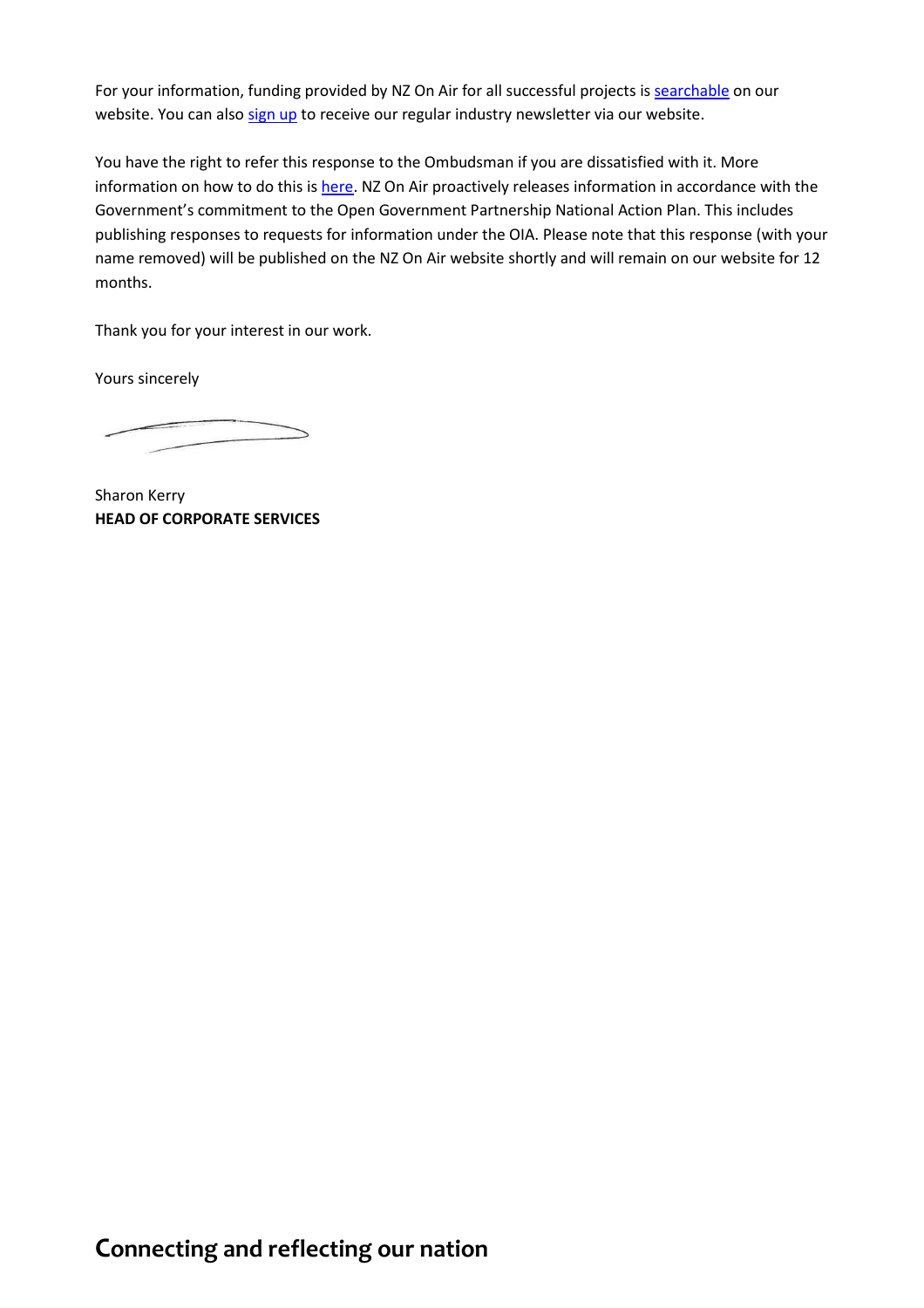### 9. Scripted

- a. Three will be bringing the laughs in 2022, with four exciting comedy events playing out across multiple nights. *The Comedy Gala, the Great Comedy Debate, Last Laughs* and a special extended live episode of *7 Days* will entertain local audiences across Three's linear and digital platforms, showcasing a range of established comedians and helping build new career pathways for emerging talent;
- b. Also guaranteed to tickle Aotearoa's funny bone, *Taskmaster NZ* will return for a third season. Led by the Taskmaster Jeremy Wells and his assistant Paul Williams, *Taskmaster NZ 3* will put five new Kiwi comedians through their paces, in a range of tasks designed to test their wits, smarts, and overall ability to think outside the box;
- c. Two iconic Disney films will be reimagined and repurposed in te reo Māori for audiences in Aotearoa. *The Lion King* and *Frozen* will be available free-to-air on Māori Television, in theatres and online on Disney +, and will offer extensive talent development in areas of te reo, music composition, Māori screen performance, production and post-production. The productions will also create original waiata for each film's soundtrack, which will be freely available; season. Led by the Taskmatter internet with sixe based in a saistent Pearl Williams, Toskmatter<br>
Release the Official Information Action Conservation Action Action Action Action Action Action Channel Hall Information Actio
	- d. Set in the 1860's on the eve of The Battle of Ōrākau, the new feature film *Ka Whawhai Tonu – Struggle Without End* will follow two battle-torn teens, Haki and Kōpū, who form an unlikely bond, sharing a desire to not just survive, but to live beyond the carnage of war. *Ka Whawhai Tonu* will screen on Māori TV.

#### 10. Factual

- a. Chris Parker and Eli Matthewson will take a deep dive into the secret world of New Zealand adult entertainment in the new series *The Male Gayz: Going Deep*. Produced for The Spinoff, the series will follow the comedic duo as they meet the people making adult content locally, while also learning how adult content can be ethically produced and consumed;
- b. Also for The Spinoff, a new documentary anthology series featuring four standalone films that will showcase the depth and diversity of Aotearoa and those who live here;
- c. *Trans & Pregnant* is a thought-provoking new documentary about two men who are on a journey to parenthood, not by adoption or surrogacy, but by Frankie - a trans man carrying the baby. This TVNZ 1 documentary will follow the couple as they navigate societal roadblocks, misconceptions, and the lack of information available about pregnancy for trans men;
- d. Screening on Māori Television, *ARO\_* is an eight-part first-person narrated series that shows how Te Ao Māori shapes the unique way Māori think, experience and see the world;
- e. The new Three documentary, to screen after the next election, *Being Chlöe* will explore the political and personal life of New Zealand's youngest MP Chlöe Swarbrick;
- f. *State of the Union* is a new documentary and live stream series for Stuff that celebrates the strides that have been made in women's rugby, while also reflecting on issues that continue to hamper progress;
- g. *I Am* returns to TVNZ 1 for a fourth season, sharing six emotional first-hand accounts of New Zealanders who are living with, or have overcome, extreme adversity;

# **Connecting and reflecting our nation**